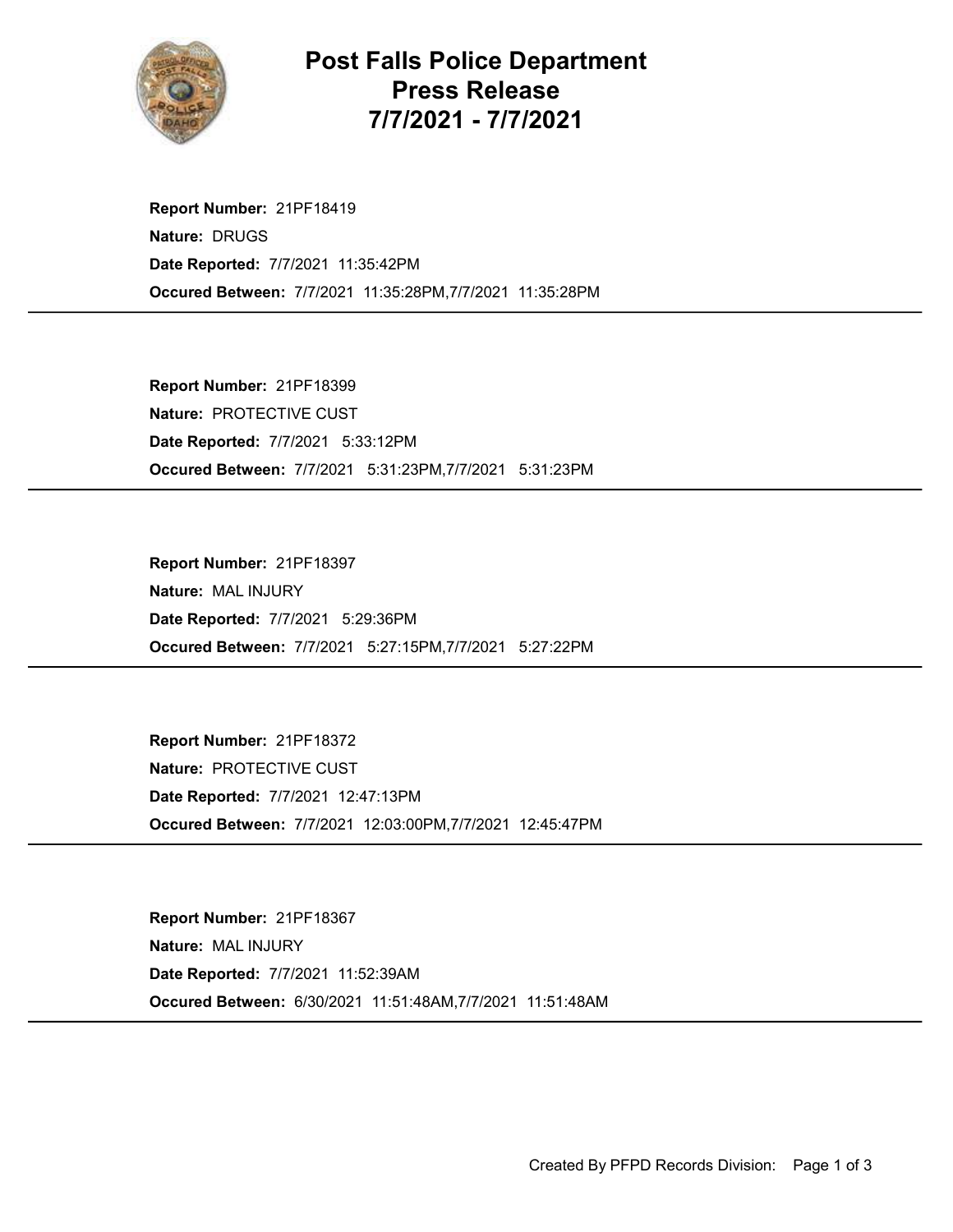Occured Between: 7/7/2021 11:14:53AM,7/7/2021 11:14:53AM Report Number: 21PF18362 Nature: RECOVERED VEHIC Date Reported: 7/7/2021 11:16:00AM

Occured Between: 7/7/2021 9:21:22AM,7/7/2021 9:21:22AM Report Number: 21PF18354 Nature: MAL INJURY Date Reported: 7/7/2021 9:24:21AM

Occured Between: 7/7/2021 7:28:18AM,7/7/2021 7:28:18AM Report Number: 21PF18345 Nature: ABANDONED VEHIC Date Reported: 7/7/2021 7:30:30AM

Occured Between: 7/7/2021 7:15:59AM,7/7/2021 7:15:59AM Report Number: 21PF18343 Nature: ANIMAL CONTAIN Date Reported: 7/7/2021 7:17:47AM

Occured Between: 7/7/2021 2:59:06AM,7/7/2021 2:59:06AM Report Number: 21PF18336 Nature: SUSPICIOUS Date Reported: 7/7/2021 2:59:18AM

Occured Between: 7/7/2021 2:58:08AM,7/7/2021 2:58:08AM Report Number: 21PF18335 Nature: K9 USAGE Date Reported: 7/7/2021 2:58:43AM